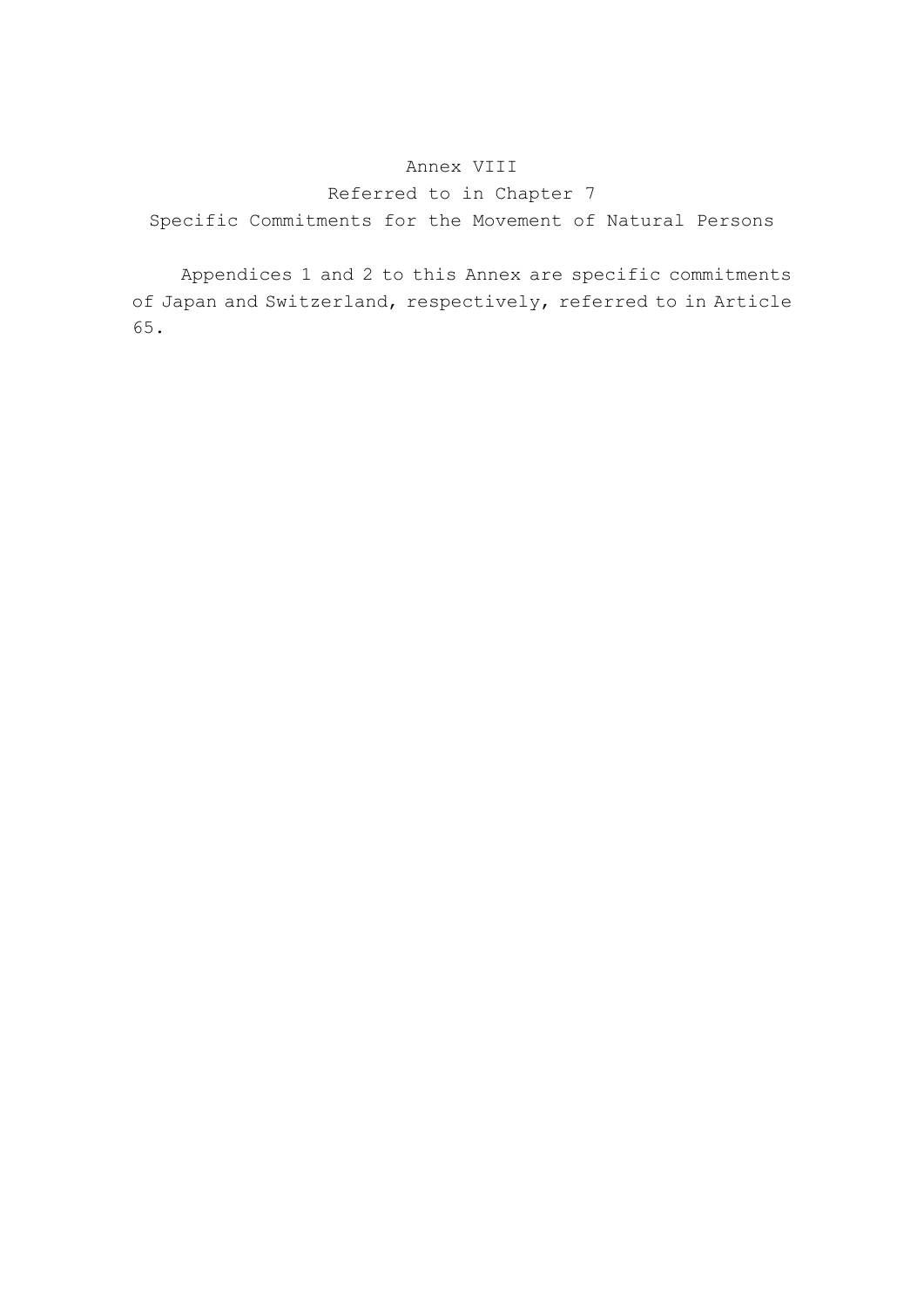### Appendix 1 Specific Commitments of Japan

Japan may require a natural person of Switzerland seeking entry and temporary stay under the terms and conditions set out in each Section of this Appendix to obtain an appropriate visa or its equivalent prior to entry.

# Section 1 Short-Term Business Visitors

 Entry and temporary stay for a period of 90 days, which may be extended, shall be granted to a natural person of Switzerland who stays in Japan without acquiring remuneration from within Japan and without engaging in making direct sales to the general public or in supplying services himself or herself, for the purposes of participating in business contacts including negotiations for the sale of goods or services, or other similar activities including those to prepare for establishing commercial presence in Japan.

## Section 2 Intra-Corporate Transferees

1. Entry and temporary stay for a period of one or three years, which may be extended, shall be granted to a natural person of Switzerland who:

- (a) has been employed by a public or private organisation that supplies services or invests in the Area of Japan, for a period of not less than one year immediately preceding the date of his application for the entry and temporary stay in Japan;
- (b) is being transferred to its branch or representative office in Japan, or a public or private organisation constituted or organised in Japan owned or controlled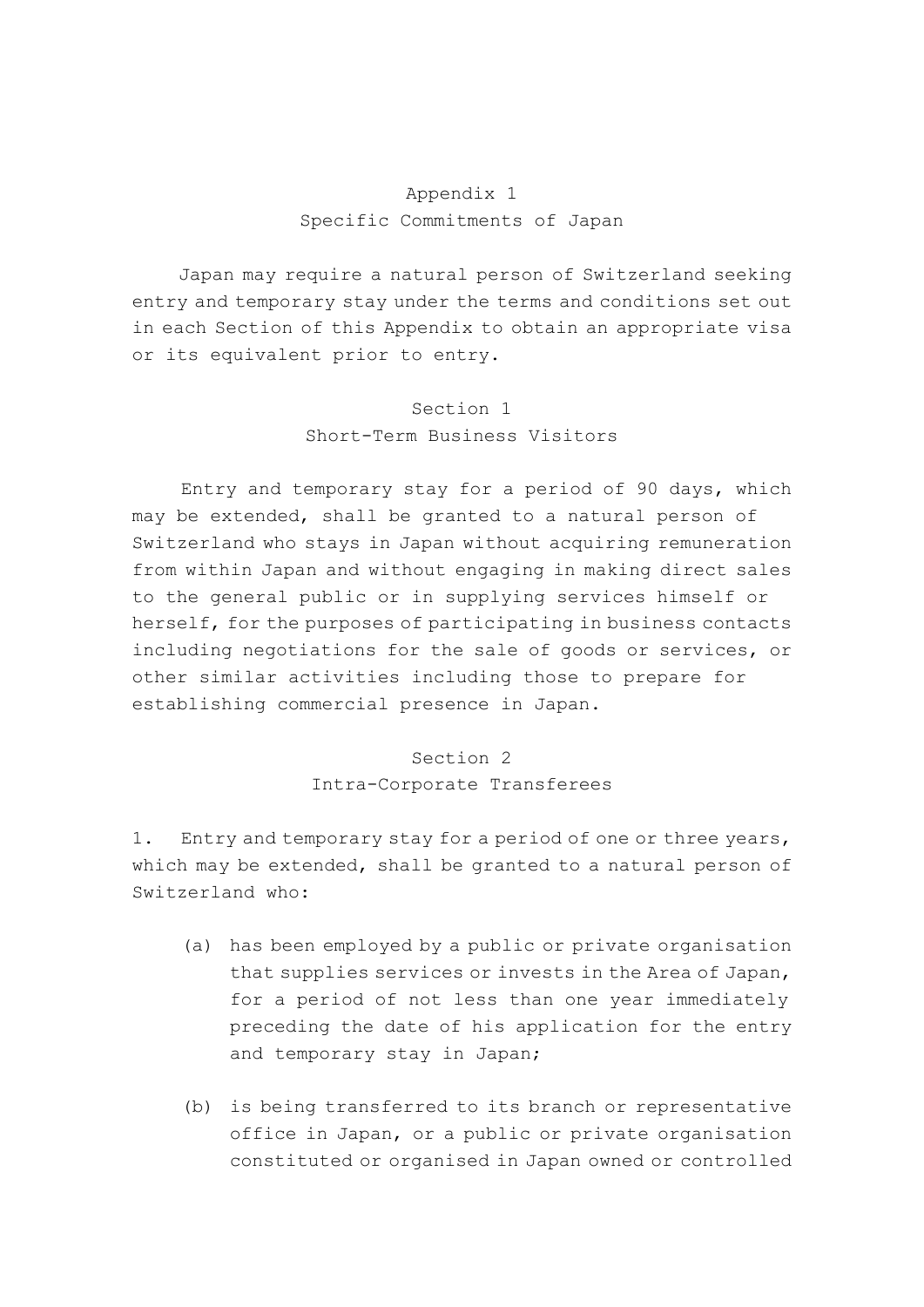by or affiliated with the aforementioned public or private organisation; and

- (c) engages in one of the following activities during his temporary stay in Japan:
	- (i) activities to direct a branch or representative office as its head;
	- (ii) activities to direct a public or private organisation as its board member or auditor;
	- (iii) activities to direct one or more departments of a public or private organisation;
	- (iv) activities which require technology or knowledge at an advanced level pertinent to physical sciences, engineering or other natural sciences, recognised under the status of residence of "Engineer" provided for in the Immigration Control and Refugee Recognition Act of Japan(Cabinet Order No. 319 of 1951); or
		- (v) activities which require knowledge at an advanced level pertinent to human sciences, including jurisprudence, economics, business management and accounting, or which require ideas and sensitivity based on culture of a country other than Japan, recognised under the status of residence of "Specialist in Humanities/International Services" provided for in the Immigration Control and Refugee Recognition Act of Japan.
- Note: For the purposes of this Appendix, a public or private organisation is "affiliated" with another public or private organisation when the latter can significantly affect the decision making of the former on the finance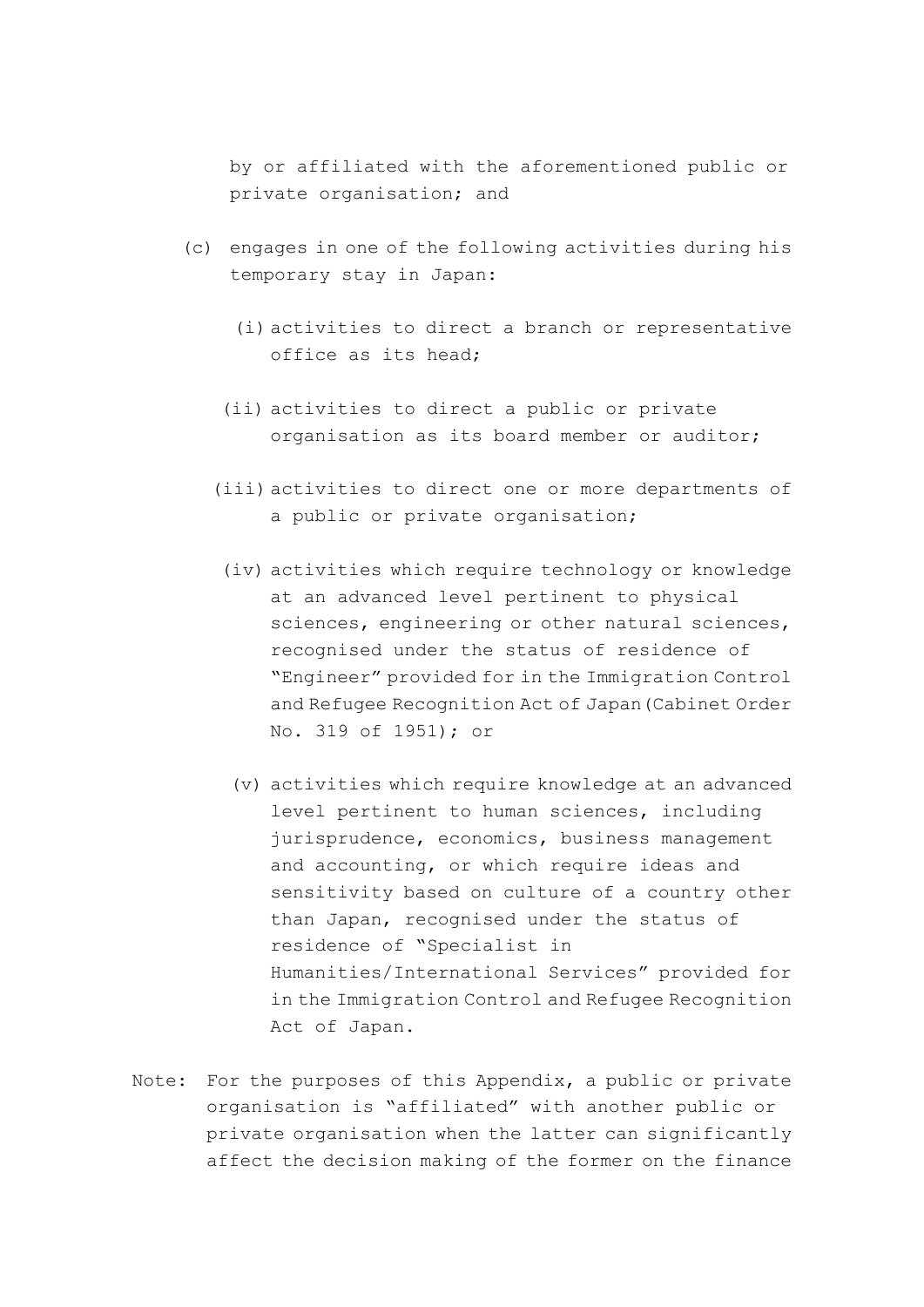and business policy.

2. Activities which require technology or knowledge at an advanced level pertinent to natural or human sciences referred to in subparagraph  $1(c)$  (iv) or (v) mean activities in which the natural person may not be able to engage without the application of specialised technology or knowledge of natural or human sciences acquired by him or her, in principle, by completing college education (i.e. bachelor's degree) or higher education.

## Section 3 Investors

 Entry and temporary stay for a period of one or three years, which may be extended, shall be granted to a natural person of Switzerland who engages in one of the following activities during his temporary stay in Japan:

- (a) activities to invest in business in the Area of Japan and manage such business;
- (b) activities to manage business in the Area of Japan on behalf of a person other than that of Japan who has invested in such business; or
- (c) conduct of business in the Area of Japan in which a person other than that of Japan has invested.

#### Section 4

# Natural Persons of Switzerland Who Engage in Professional Services

 Entry and temporary stay for a period of one or three years, which may be extended, shall be granted to a natural person of Switzerland who is a legal, accounting or taxation service supplier qualified under the law of Japan and who engages in one of the following activities during his or her temporary stay in Japan: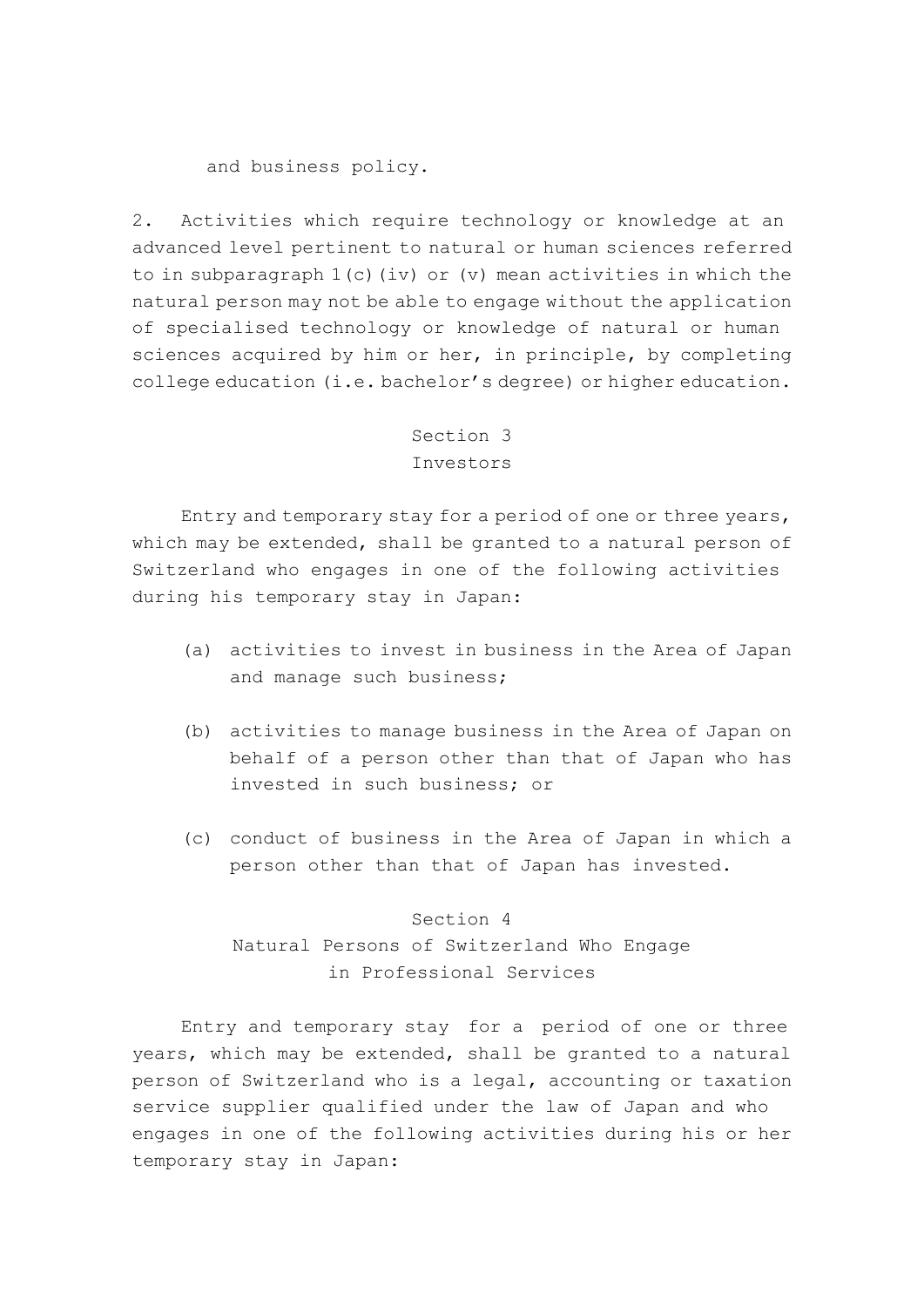- (a) legal services supplied by a lawyer qualified as "Bengoshi" under the law of Japan;
- (b) legal advisory services on law of jurisdiction where the service supplier is a qualified lawyer on condition that the service supplier is qualified as "Gaikoku-Ho-Jimu-Bengoshi" under the law of Japan;
- (c) legal services supplied by a patent attorney qualified as "Benrishi" under the law of Japan;
- (d) legal services supplied by a maritime procedure agent qualified as "Kaijidairishi" under the law of Japan;
- (e) accounting, auditing and bookkeeping services supplied by an accountant qualified as "Koninkaikeishi" under the law of Japan; or
- (f) taxation services supplied by a tax accountant qualified as "Zeirishi" under the law of Japan.

#### Section 5

Natural Persons of Switzerland Who Engage in Business Activities, Which Require Technology or Knowledge at an Advanced Level on the Basis of a Personal Contract with a Public or Private Organisation in Japan.

1. Entry and temporary stay for a period of one or three years, which may be extended, shall be granted to a natural person of Switzerland who engages in one of the following business activities of supplying services, during his temporary stay in Japan on the basis of a personal contract with a public or private organisation in Japan:

 (a) activities which require technology or knowledge at an advanced level pertinent to physical sciences, engineering or other natural sciences under the status of residence of "Engineer" provided for in the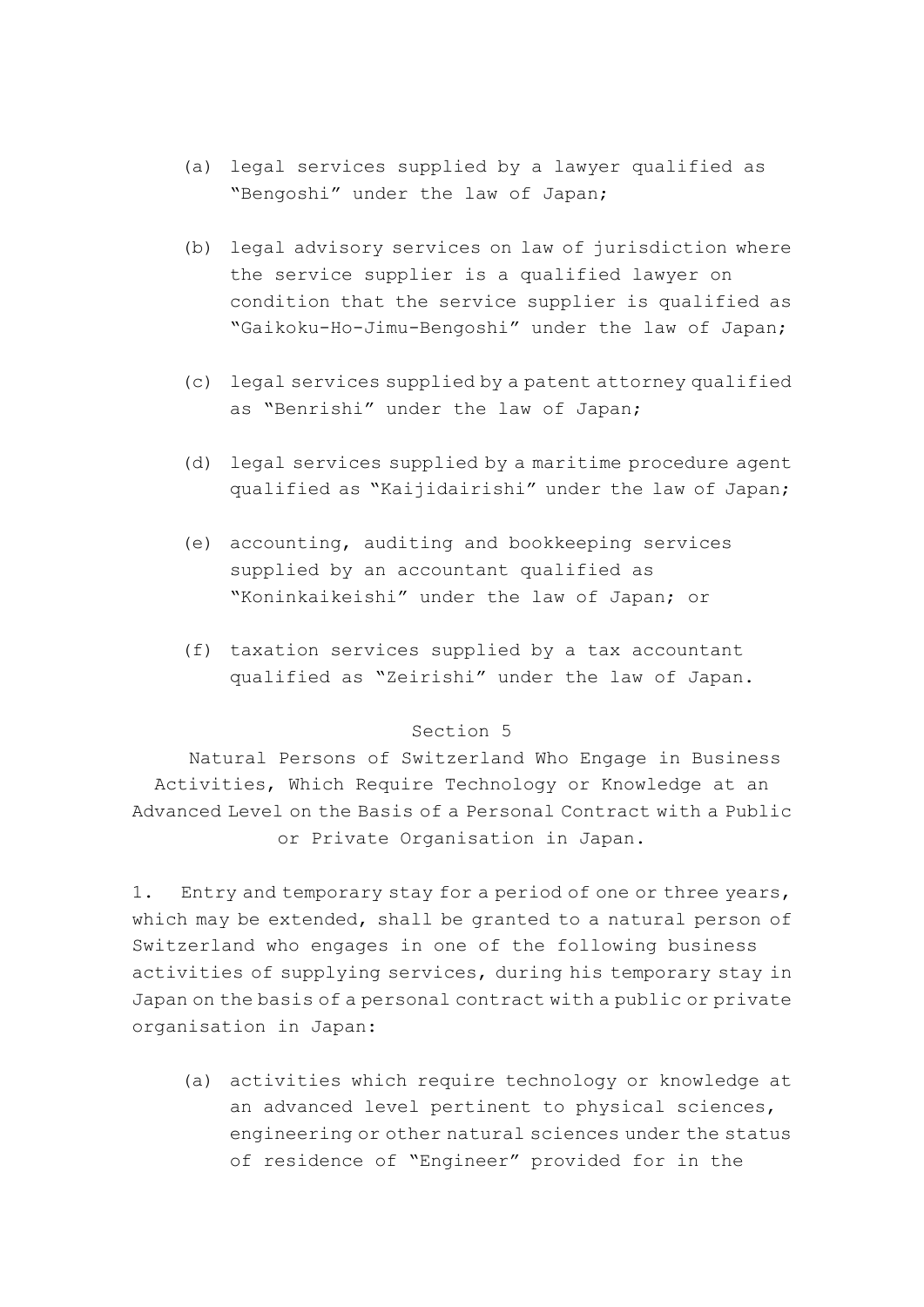Immigration Control and Refugee Recognition Act of Japan; or

- (b) activities which require knowledge at an advanced level pertinent to human sciences, including jurisprudence, economics, business management and accounting, or which require ideas and sensitivity based on culture of a country other than Japan, under the status of residence of "Specialist in Humanities / International Services" provided for in the Immigration Control and Refugee Recognition Act of Japan.
- Note: Activities set out in these subparagraphs include those of supplying:
	- Accounting review services
	- Architectural services, related scientific and technical consulting services, technical testing and analysis services
	- Auditing services
	- Business tax planning and consulting services
	- Business tax preparation and review services
	- Engineering services (including those related to installing /maintenance services) for machinery and industrial equipment
	- Engineering services related to aircrafts (including those related to maintenance and repair services of aircrafts)
	- Financial advisory services
	- Management consulting services
	- Research and development services
	- Software consulting services

2. Activities which require technology or knowledge at an advanced level pertinent to natural or human sciences referred to in paragraph 1 mean activities in which the natural person may not be able to engage without the application of specialised technology or knowledge of natural or human sciences acquired